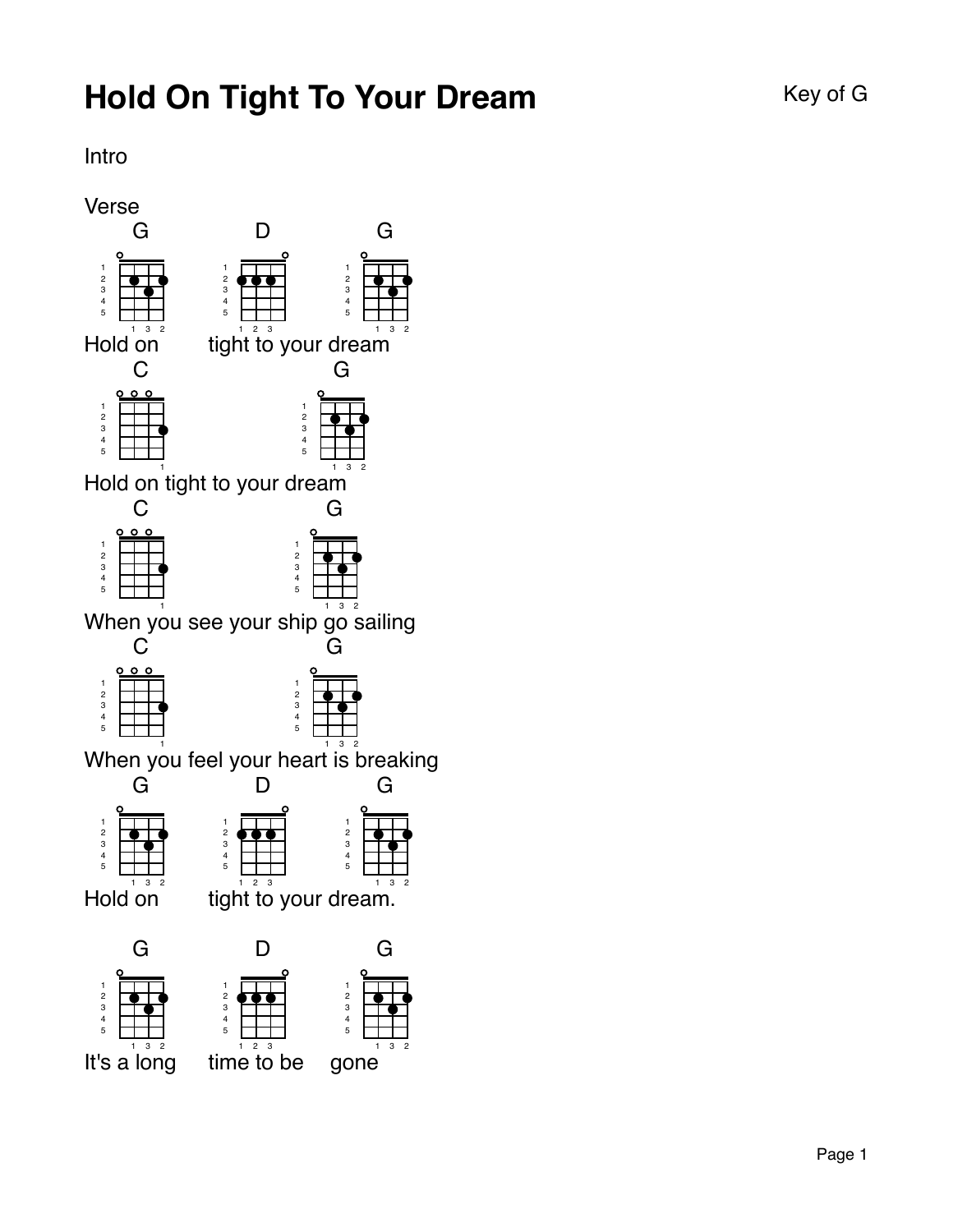



Em

B7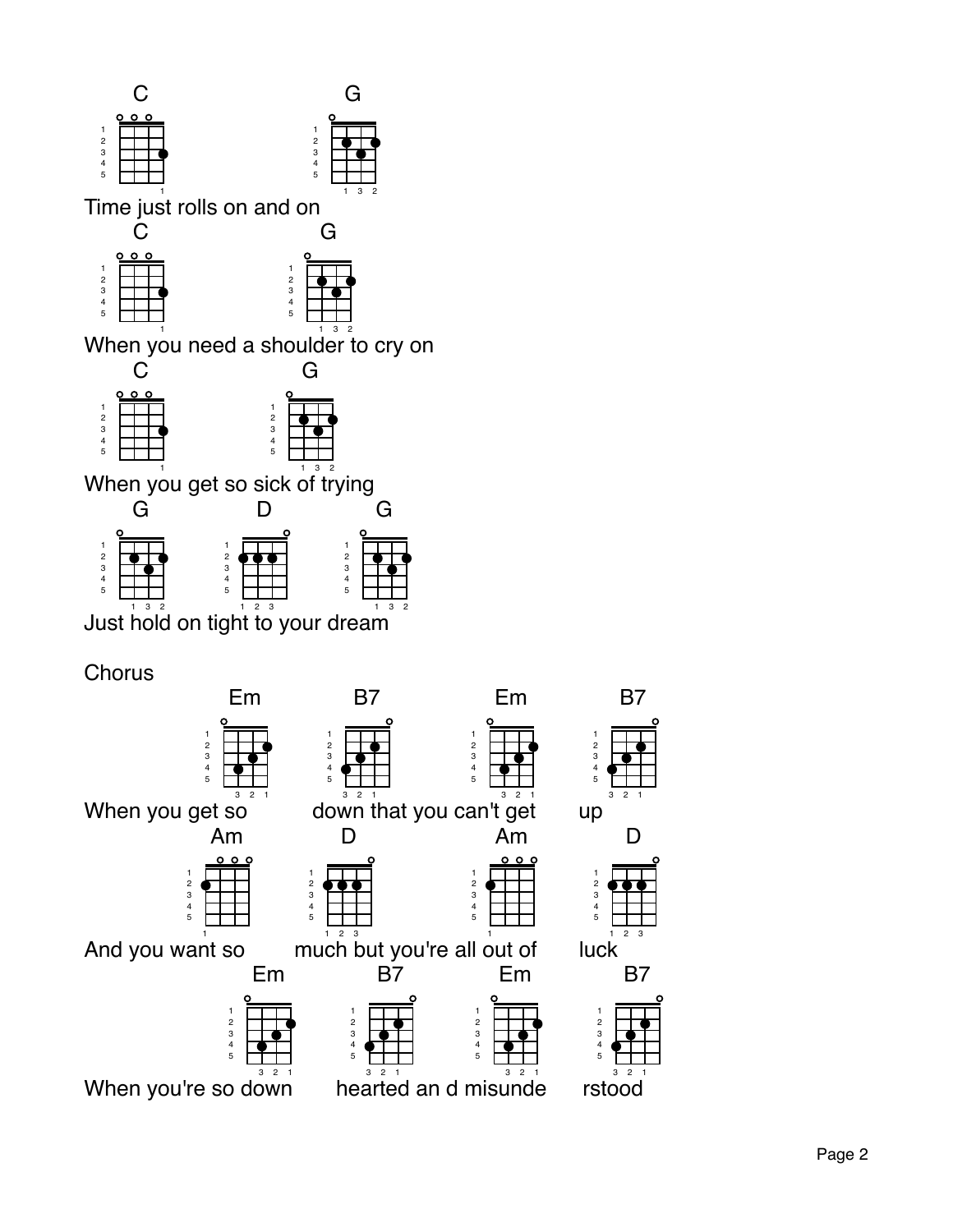



Chorus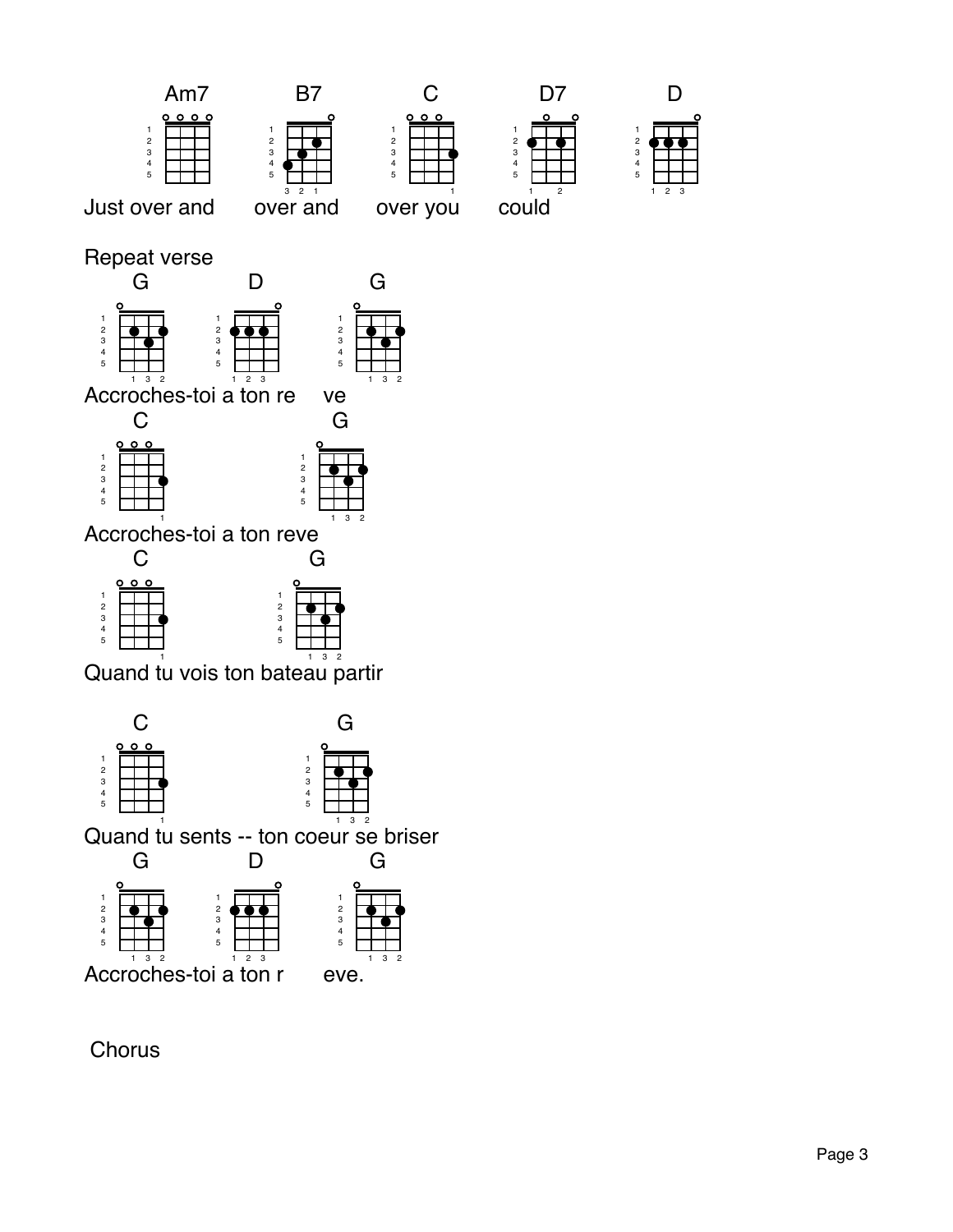

Quand tu vois ton bateau partir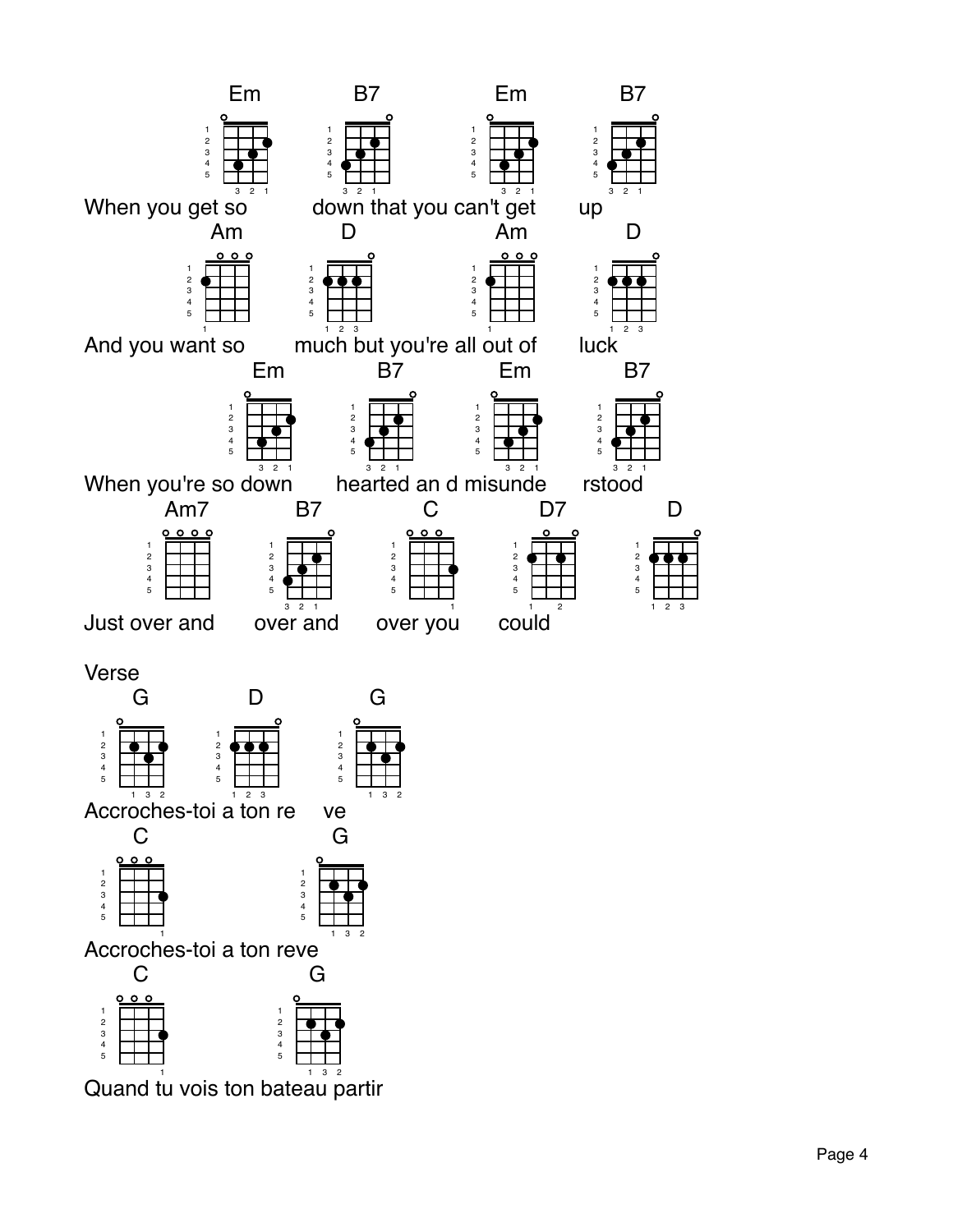